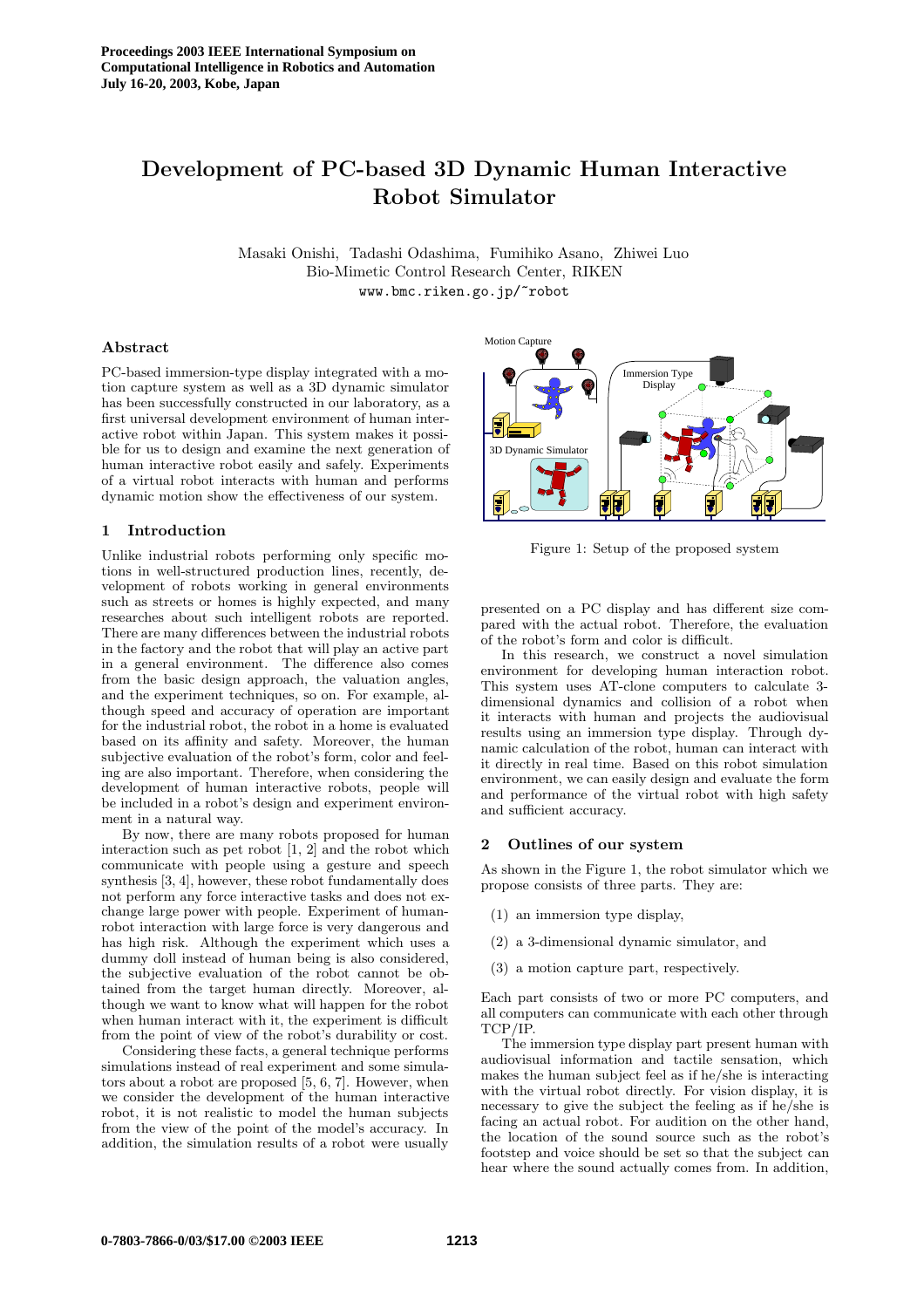when a subject touches the robot, it is necessary to display the force, although it has not realized and is under research now.

The 3-dimensional dynamic simulator part controls a virtual robot to follow the given set of target angles while interacting with human subject. Here, it is necessary for the 3-dimensional dynamic simulator part to consider both the gravity as well as the external force applied to the robot from human in its dynamic calculation. As a result of this calculation, the instruction torque is calculated based on the target angle and the torque added by the subject. The position and orientation of each link are then calculated in real time for every sampling period.

The robot's form here takes a humanoid type, its target joint angle is measured from the motion of an actual human subject by using the motion capture part.

Hereafter, **3**, **4**, and **5** explain in detail the immersion type display part, 3-dimensional dynamic simulator part, and the motion capture part, respectively. And in **6**, experiment examples on application of this simulator is presented. The conclusion is given in **7**.

## **3 Immersion type display part**

As shown in the Figure 2, the immersion type display part presents the human subjects with high presence of the virtual robot. The visual and auditory information playing an important part for perception are installed in this system. The tactile and force information between the virtual robot and the human subject are also important to realize the effective image projection. Currently, the devices have been developed to display these kinds of information.

## **3.1 Display of visual information**

Immersive Projection Technology (IPT) uses parallel image display system to show the 3-dimensional scenography. The displayed images are projected on the screens arranged as the wall surrounding the human subject. The high resolution of image and a large visual field angle provide a high feeling of immersion to human. Some types of IPT have been reported int the past. For example, CAVE (CAVE Automatic Virtual Environment) [8] has four screens (front, right, left, and platform screen) and CABIN (Computer Augmented Booth for Image Navigation) [9] has the five screens. COSMOS (COsmic Scale Multimedia Of Six-faces) consists of the six screens.

Since conventional IPT is constituted with the expensive supercomputer, it required high cost not only for using it but also for maintenance. We solve this problem by constructing the efficient low cost system using four PC/AT-clone computers to process graphics with high speed. From our experiments, it is found that, although the calculation capability of a PC/AT-clone computer is inferior to an expensive supercomputer, it is possible to cover the lack of performance by reducing the complexity of the displayed contents. Moreover, considering the rapid increase of the calculation and/or drawing capability of PC/AT-clone computer and ease of maintenance, this setup can be used to realize our research objective for simulating human interactive robots. In the following paper, we simply call this projection system "PC-CAVE". PC-CAVE processes and renews the images of a virtual robot by sensing the position and orientation of the human subject's head with the mag-



(a) Back side of the PC-CAVE



(c) Four PC/AT-clone computers





(b) Projected screen



(d) In the PC-CAVE



(f) One speaker in speaker array

(e) Huron of Lake Technology

Figure 2: Immersion type display part

netic sensor. The processed images are projected onto 4 screens simultaneously so as to be observed as the 3D image from the human subject.

## **3.2 Display of auditory information**

The display of auditory information is realized using Huron of Lake Technology. Huron is the virtual reality technology that can control two or more sound sources in real time and can generate the virtual sound space with high reality by eight speakers array. Each speaker is set at one corner of the PC-CAVE structure. The applications of the Huron here are to play the sound from a virtual robot, for example, the utterance made by speech synthesis, the sound of footsteps and the sound with tumbling down. In addition, Huron can create the echo effect of sounds within indoor conditions.

## **4 3D dynamic simulator part**

The 3-dimensional dynamic simulator calculates the position and orientation of every part of the virtual robot. As shown in the Figure 3, this dynamic simulator is coded by applying the programming library Vortex of CM-Labs Simulations Inc.. Vortex has functions to process the collision check between the links and the dynamic motion calculations of each link in real time. The calculated position and orientation of all links is transmitted to the immersion type display part using TCP/IP. Owing to the high effectiveness of the processing routine, the time delay for rendering on the immersion type display part is very small. The resultant force of the input torque for controlling the robot, the external force applied from the human subject and the gravity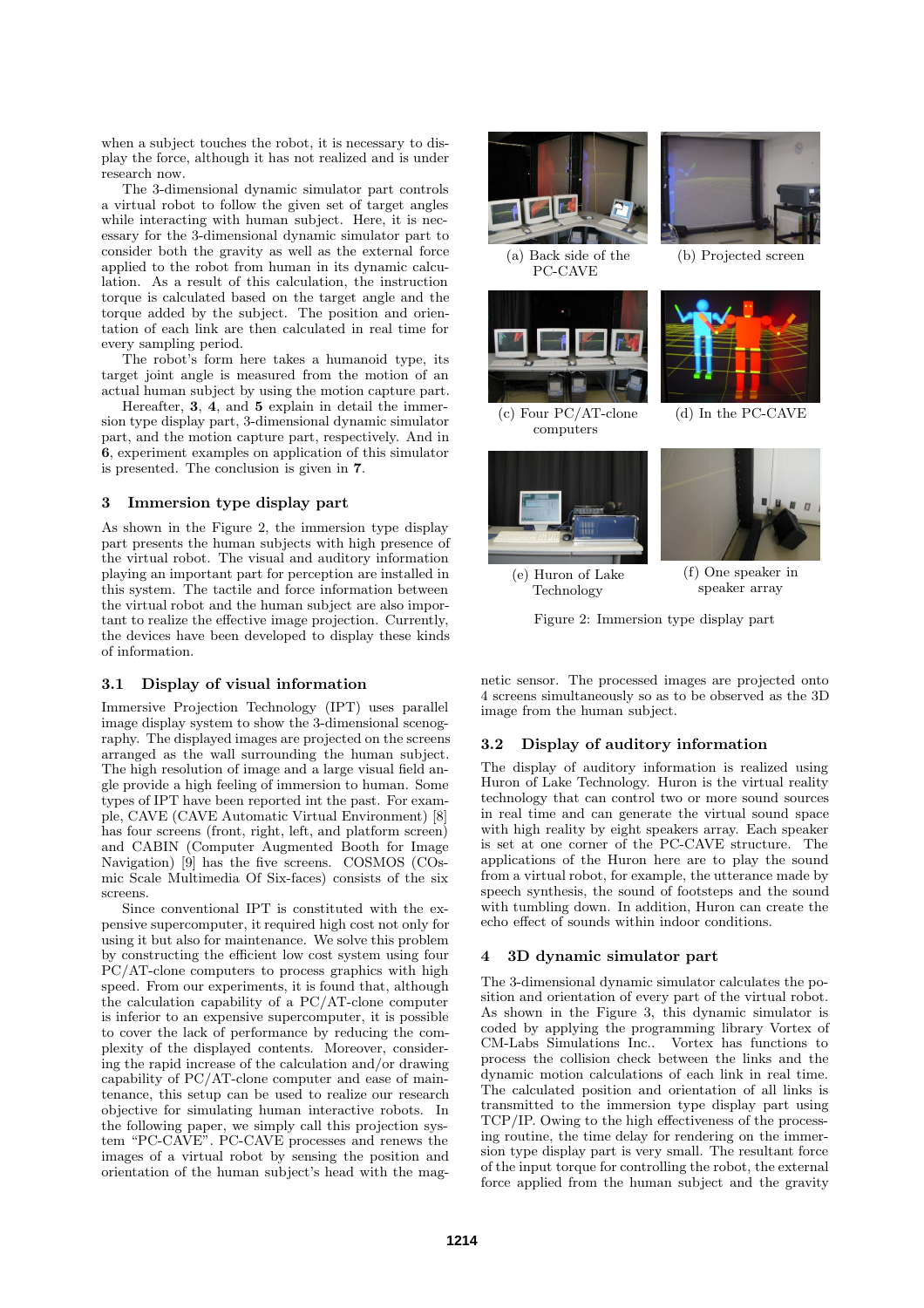

Figure 3: 3D dynamic simulator part

defined in the virtual space decides the motion of the virtual robot. Here, the external force from human subject is sensed using the input device named "WANDA" which is equipped in the PC-CAVE structure, and the other two forces are calculated in the dynamic simulator. The forces added at the virtual robot except virtual gravity is given as follows:

Firstly, PD servo controllers are used to control the joint angles of the virtual robot. The maximum value of the generated torque at each motor for rotating link is limited. The human subject in PC-CAVE can add force to each link of the robot using WANDA, which can sense the position and the attribute of itself and has three on-off buttons and one pointing device. By the on-off button, the human subject can choose a specific link by pushing a button and add the force onto the link. The motion of the WANDA determines the direction and the scale of the force.

## **5 Motion capture part**

Considering the affinity of human interactive robot, in this research we designed the humanoid type robot. Moreover, since the detailed specifications of the robot are undecided at the beginning of design, it is generally difficult to evaluate an operation algorithm. We selected the humanoid design for our robot and built the motion capture part for getting the human motion in order to acquire the desired angle for the virtual robot. Some applications of motion capture system have been proposed [10, 11]. In these applications, the proposed systems capture human motion by observing the attached marker movement and control a robot by the captured data.

In our system, the capture data is used to control the virtual robot in the simulator. Here, VICON with six high-speed infrared cameras is used to observe the markers attached on the human body with the sampling period of 120Hz, as shown in the Figure 4. From the precise point of view, it is desired to attach markers on the whole body of the subject, however, since the biped walk of a robot is not easy, in this research, we only focus on the motion of upper body part, especially the movement of both arms. In order to capture the motion of both arms, 16 markers are attached from both shoulders to hands. These makers cover totally the motion up to 10 d.o.f ., that is, 3 d.o.f. of each shoulder, 1 d.o.f. of the elbow, and 1 d.o.f. of the wrist, respectively. The measured joint angles are sent to the 3-dimensional dynamic simulator part explained in **4** using TCP/IP and used as the target joint angles of virtual robot. By introducing the 8 force plates on the floor, 32ch electromyographs, and 32ch accelerometers, the motion capture part will be extended so as to measure the torques of human joints [12]. This may makes it possible for the dynamic control of the virtual robot.



(a) Set up of VICON



(c) High-speed infrared camera





(b) Capture of human motion



(d) One of the markers



(f) Electromyograph

(e) Force plate

Figure 4: Motion capture part

## **6 Experimental results and Discussions**

The experiments using the proposed robot simulator have been performed to show the effectiveness of our research.

## **6.1 Experiments**

Figure 5 shows the results of an experiment using our system. Figure 5 (a) shows the motion of a human subject who was attached with 16 markers, and (b) shows the result of motion capture measured by the VICON. 10 joint angles of the upper half body of the subject are calculated from the measurement values of 16 markers attached on the subject. By using these joint angles as the target of the robot, 3-dimensional dynamic simulator part calculates the robot motion and the immersion type display part shows the movement of the subject. The virtual robot, which is displayed by the PC-based CAVE, is shown in Figure 5 (c). The robot located at the left rear of (c) playbacks the same motion as human faithfully regardless of its dynamics, and the robot at the forward right basically follows the human motion by PD torque control using 3-dimensional dynamic simulator part with human motion capture data as its target angles. These robots are projected on CAVE through parallel PC-based graphic processing. As a result, the human subject standing in CAVE can feel the life-size of the robot.

The subject can give external force to each part of the robot such as its hand, elbow, shoulder, and head using the wand in PC-CAVE. When external force is given, the movement of the PD controlled virtual robot will be disturbed from the target motion.

Figure 6 shows an example where the subject gave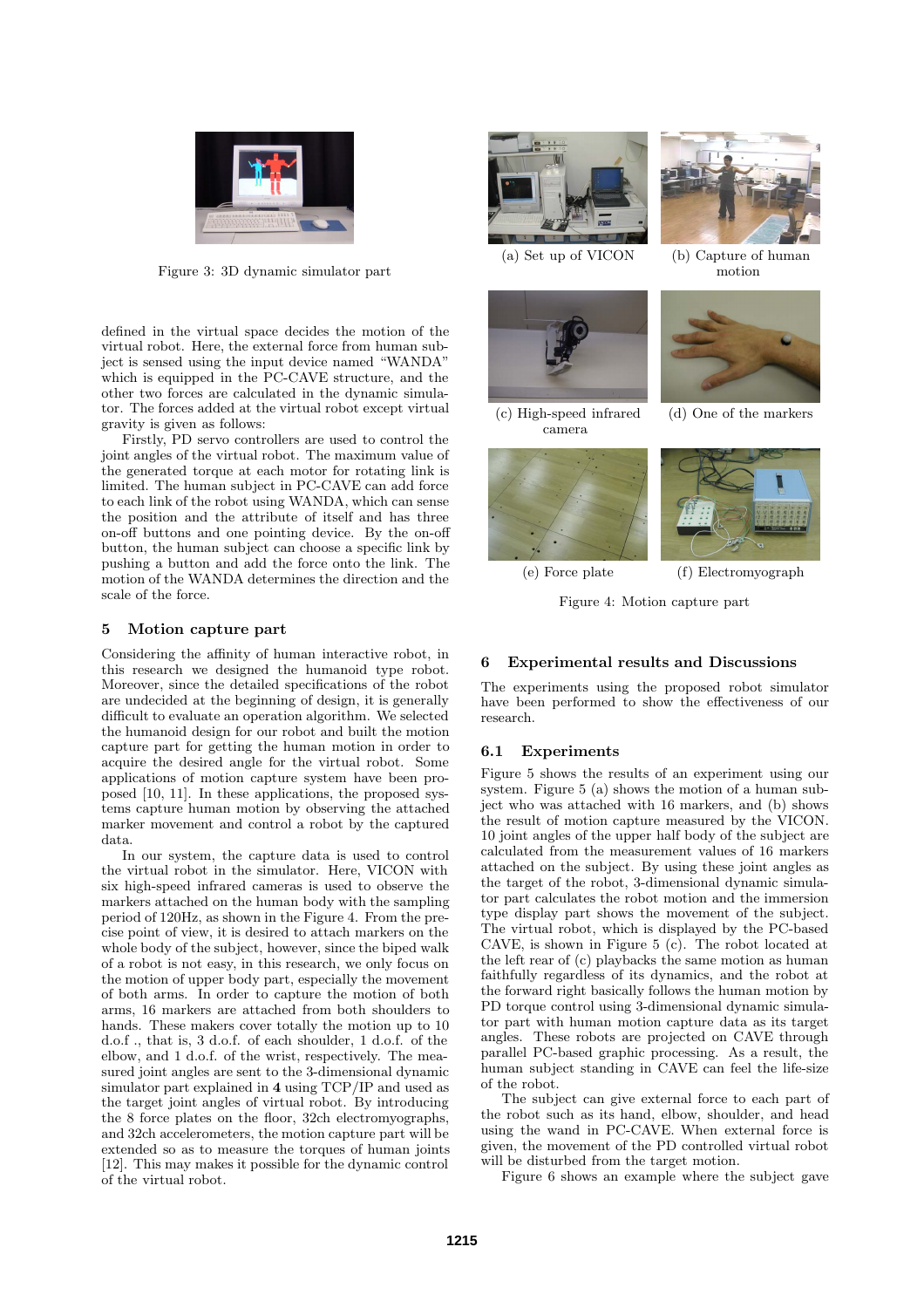









(b) Result of motion capture



(c) Result of virtual robot movement

Figure 5: Experimental scene



Figure 6: Movement of virtual robot while interacting with human subject

Figure 7: Change of robot's design

ated the application that can change these designs easily. Specifically, in this application, if the human subject touches the robot's head and/or body using the wand, which position and on-off button can be detected, the robot's form and color will be changed accordingly. Figure 7 shows the situation of this experiment. The form of the virtual robot's head and the color of the whole body were changed by the subject. Since the human subject saw the virtual robot with its actual size, the

## **6.3 Application to sensor simulator**

For the human interactive robots, the external sensors such as force sensor as well as visual sensor is also important for the virtual robot to determine its advanced

physical feeling of presence was obtained rather than the simulation on the conventional PC display.

external force by pulling the right hand (a) and the left elbow (b) of the robot. Figure  $6$  (c) shows the example where the subject gave external force to push the robot's head, and (d) shows the example where the virtual robot falls back by that external force.

Influenced by the activity of these external forces, the postures of the forward right robot differ from the left rear robot, which always follows the motion capture data for comparison. Moreover, when the robot falls back to the ground, the crash sound can be heard from the exact position where it is crashed.

## **6.2 Application to design change of a robot**

Since the robot simulator is creating the virtual robot by projection of a projector, it can investigate easily what kind of impression is given to a subject by changing a robot's design of form, color, size, and so on. We cre-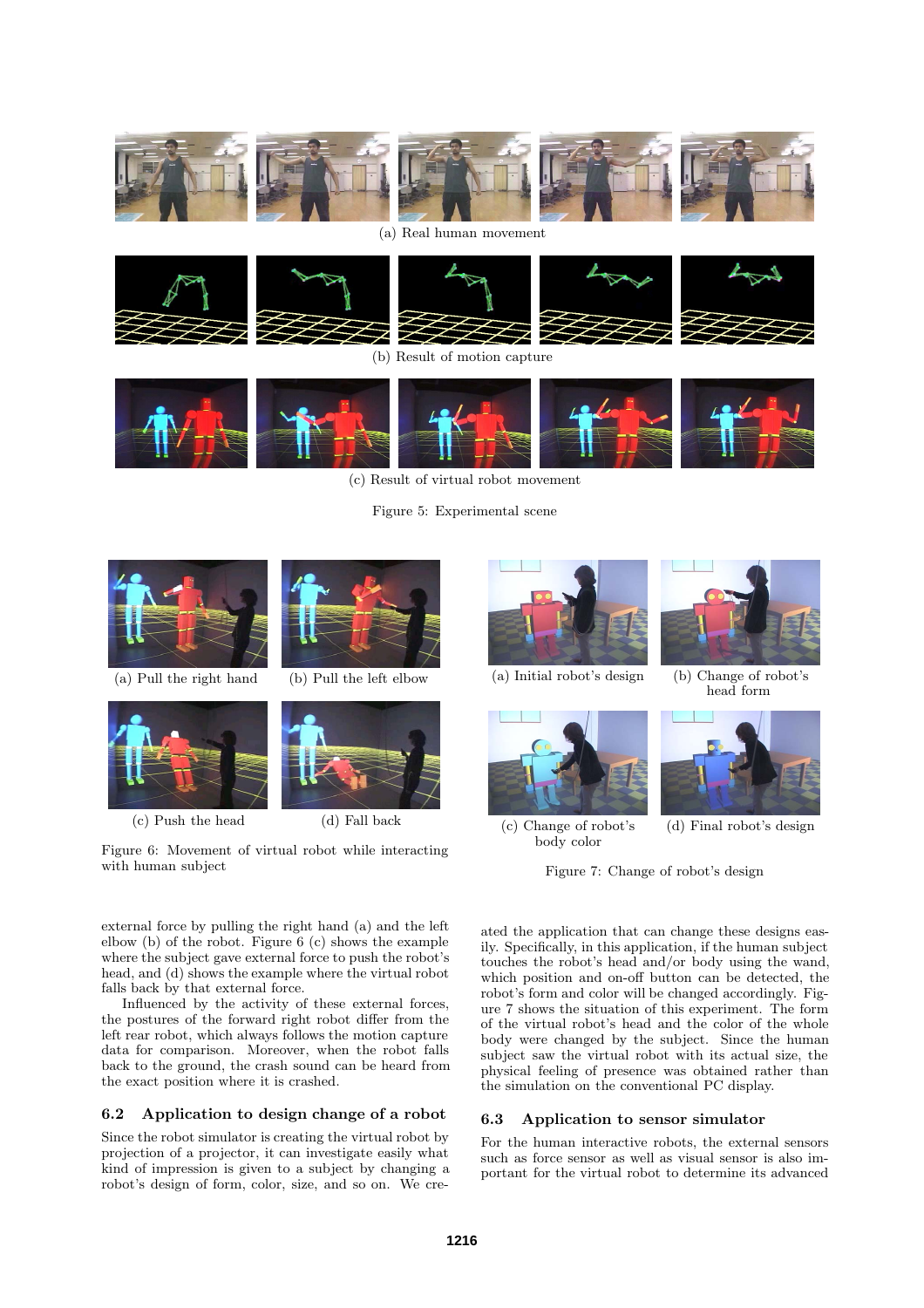

(a) Totality image



Figure 8: Input image from virtual visual sensor

actions. In our simulator, it is easy for us to add virtual sensors to the virtual robot. It is desired that the processing of virtual sensor information can be integrated to the action of the virtual robot.

Although many kinds of sensors were possible, in the experiment, we constructed the virtual vision sensor and force sensor. For the vision sensor, two virtual cameras were set on the position of the robot's eyes and OpenGL render the input images from the camera. On the other hand, the virtual force sensor is attached on three axis of a joint to measure the interaction force between the links.

We simulated the virtual visual sensor and virtual force sensor. Figure 8 shows the input images by the virtual visual sensor. Figure 8 (a) shows the whole scene, and the images input from the robot's left eye and right eye are (b) and (c), respectively. We understand that the robot is looking at its hand, the box which it is handing and the desk set on the floor. Of course, as shown in (d) and (e), image processing, such as edge detection, can also be performed to the input images. Since human is not modeled in our simulation, there is a problem that the human subject cannot be seen from the virtual robot, it's our future work.

The value of force acquired from the force sensor set in the right elbow is shown in Figure 9. From the top to the bottom, the force of *x*-axis, *y*-axis, and *z*-axis is shown, respectively. In this experiment, since the subject gave external force to the right elbow and upset



Figure 9: Input data from virtual force sensor

the virtual robot, the value of force is large at the time  $t = 20$  [*sec*] when the robot received the force at its elbow, and the time  $t = 27$  [sec] when it fell back and collided with the ground.

## **6.4 Discussions**

We now discuss about the robot simulator proposed in this paper.

## *•* **The platform of a robot simulator**

In this paper, we proposed the robot simulator in order to develop a robot which interacts with human mechanically in 3-dimensional space. By applying PC-based technology of virtual reality, the visual and auditory information can be given to the human subject in PC-CAVE, and the subject can feel the virtual robot with high reality. Moreover, the subject can give external force to the specific parts of the virtual robot by the wand, and through real time simulation, the resultant robot motion will be displayed. Since the robot created in this research is virtual within the computer, attachment of virtual sensors is easy. We will expect that the virtual robot can actively use its virtual visual and force sensor in performing autonomous movements.

## *•* **The platform of bio-mimetic research**

We controlled the virtual robot using the joint angle obtained by measuring the actual human motions. In order for the robot to mimic the advanced motion like human being, it is necessary and also effective to measure the dynamics of human motions. By now, only the joint angle obtained by motion capture is used in this experiment, however, our system can measure human